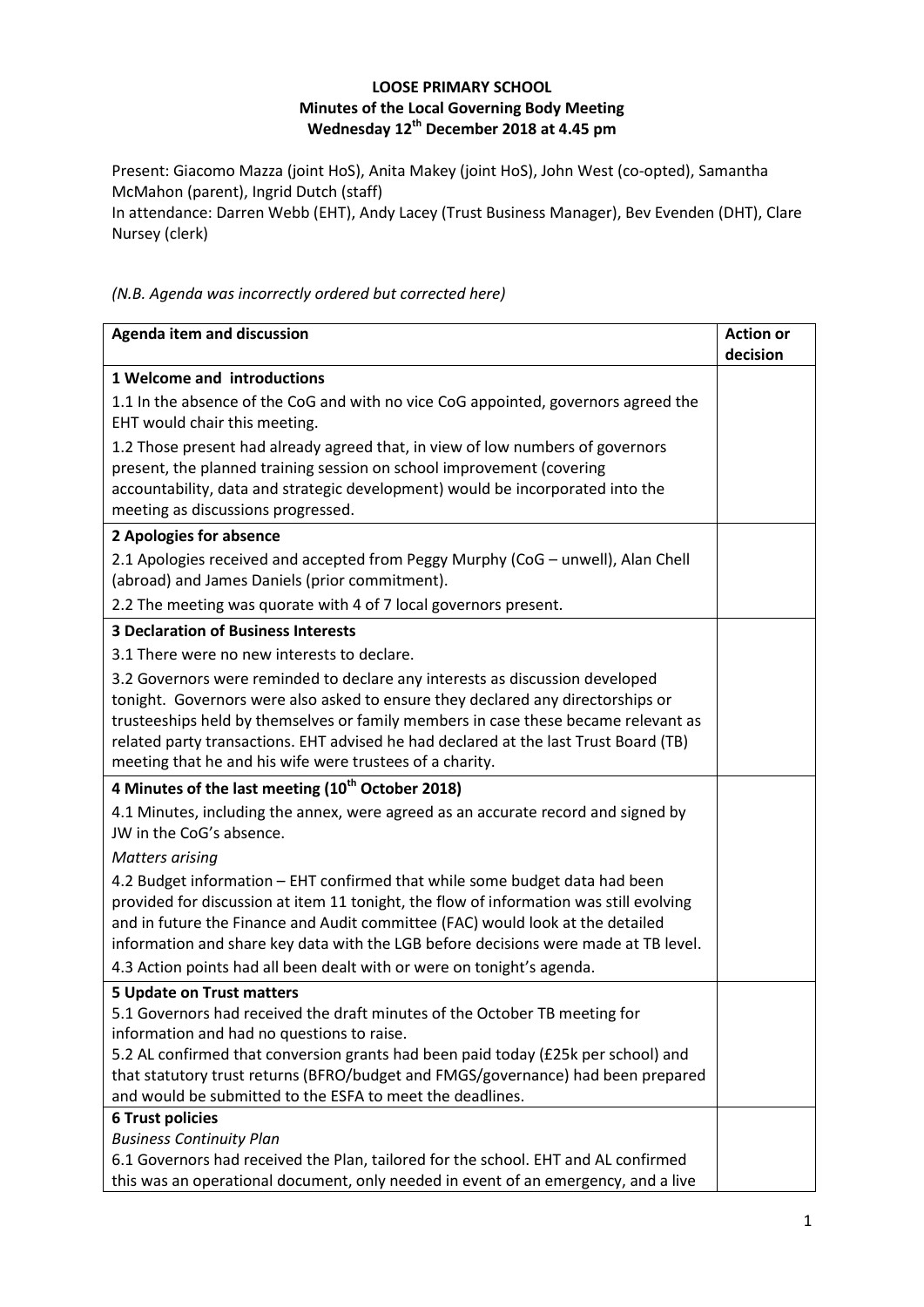| document which changed as staff changed etc. It was presented so that governors<br>could be assured that that everything was in place should the plan ever be needed.<br>6.2 Governors agreed it was a very thorough and comprehensive document and they<br>thanked AL for his work in compiling the plan.<br>6.3 Governors agreed the Plan should be adopted.                                                                                                                                                                                                                                                                                                                                                                                                                                                                                                                                                            | <b>Decision</b> |
|---------------------------------------------------------------------------------------------------------------------------------------------------------------------------------------------------------------------------------------------------------------------------------------------------------------------------------------------------------------------------------------------------------------------------------------------------------------------------------------------------------------------------------------------------------------------------------------------------------------------------------------------------------------------------------------------------------------------------------------------------------------------------------------------------------------------------------------------------------------------------------------------------------------------------|-----------------|
| 7 Head of School report<br>7.1 Governors had received the written HoS report in advance of the meeting. Some<br>discussion in confidential annex for governors.<br>6.2 HoS updated governors on the following matters:                                                                                                                                                                                                                                                                                                                                                                                                                                                                                                                                                                                                                                                                                                    |                 |
| <b>Staffing</b><br>7.3 The school was advertising for 2 x TAs (1 x High Needs Funded 1:1, plus 1 other)<br>and leaders were considering moving TAs around.                                                                                                                                                                                                                                                                                                                                                                                                                                                                                                                                                                                                                                                                                                                                                                |                 |
| Appraisal<br>7.4 Teacher appraisals had been completed and support staff reviews would now<br>begin. EHT advised that, following discussions with the previous GB, Total<br>Contribution Pay (TCP) gradings for support staff had been reviewed this year and<br>criteria tightened so that an "outstanding" grading was now harder to achieve.<br>7.5 AL reminded governors that the reporting year began in April for support staff at<br>Loose and in September for staff at Coxheath. Ideally, both would start in September<br>to align to teacher reporting but no changes would be made to terms and conditions<br>during the TUPE period following conversion.                                                                                                                                                                                                                                                    |                 |
| Continuing Professional Development (CPD)<br>7.6 Mark Burns' coaching sessions for leaders continued and were proving very<br>useful, encouraging leaders to reflect on how to deliver CPD in future for maximum<br>impact but without overloading staff. Action plans had been agreed for aspiring<br>leaders. The impact of dyslexia training would be monitored next term.<br>Q. Does the timing of training impact in the classroom in terms of cover<br>arrangements?<br>HoS - Internal cover is arranged for training in the school day (regular supply<br>teacher) but the timing of CPD is currently being discussed in school.<br>Q. How do you measure the impact of leadership training? Is impact measured<br>against SIP priorities?<br>HoS - impact is monitored through action plans (monitoring and feedback), regular<br>coaching meetings and through joining SLT meetings. Where appropriate impact is |                 |
| measured against SIP priorities but some objectives are personal targets.<br>School improvement<br>7.7 Governors had received the impact statement, strategic document and term 2<br>review report - some discussion in annex.<br>7.8 Observations had been carried out in T1. Staff were encouraged to work as year<br>group teams and a book look had been carried out in T2 which showed that SLT and<br>year group judgements married. Year groups had identified actions to carry forwards,<br>eg consistency of marking and feedback, and an action plan for each year had been<br>developed which would be measured and monitored going forwards.                                                                                                                                                                                                                                                                  |                 |
| <b>Pupil Outcomes</b><br>7.9 T2 data would be included in the updated statement next term following today's<br>Pupil Progress meetings . The impact statement showed targets for 2019 KS2<br>outcomes:                                                                                                                                                                                                                                                                                                                                                                                                                                                                                                                                                                                                                                                                                                                    |                 |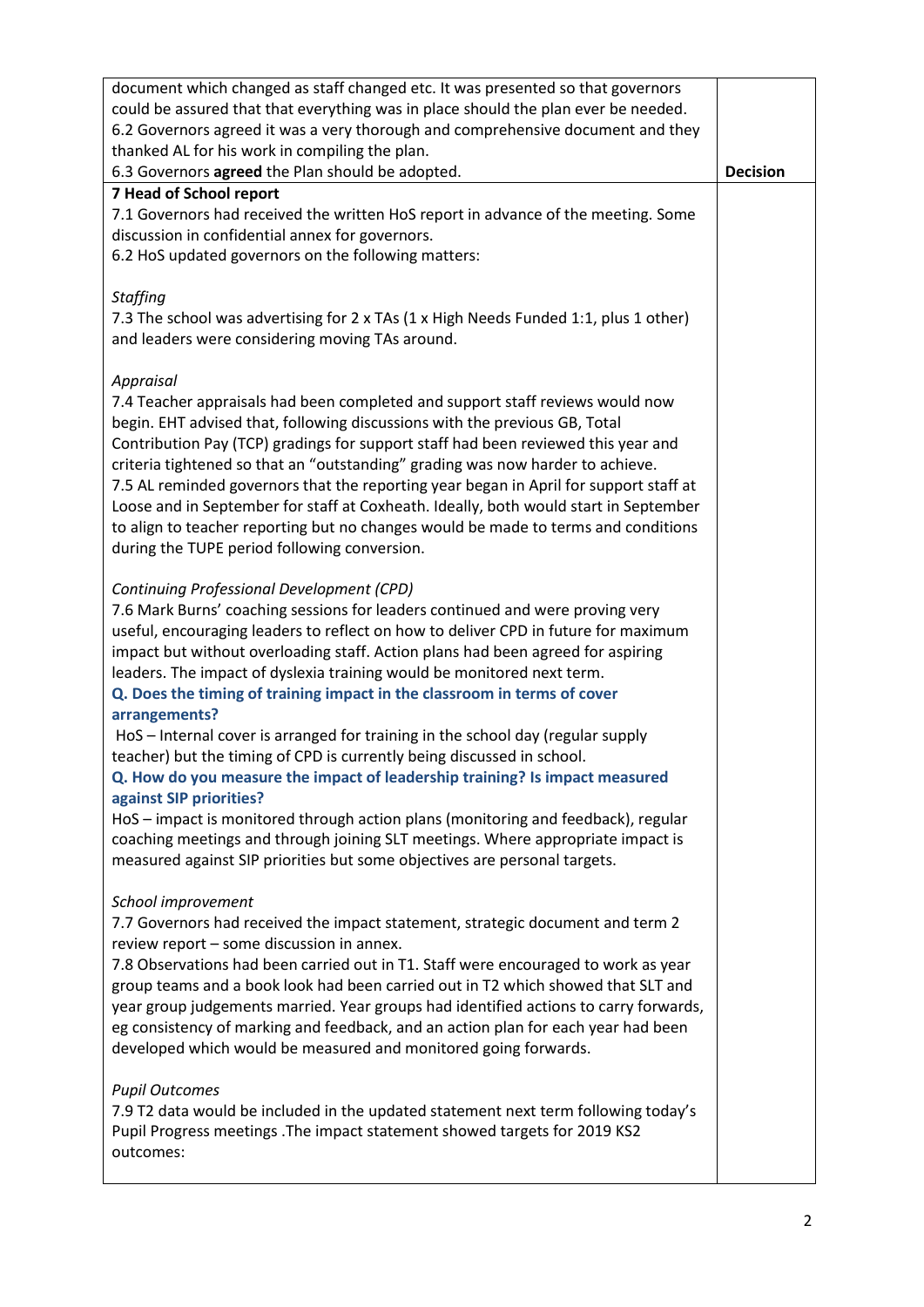|            | All pupils | All pupils       | Disadvantaged | Disadvantaged |
|------------|------------|------------------|---------------|---------------|
|            | Expected+  | Greater<br>depth | Expected+     | Greater depth |
| Reading    | 86%        | 37%              | 83%           | 33%           |
| Writing    | 89%        | 29%              | 92%           | 15%           |
| Maths      | 88%        | 38%              | 83%           | 23%           |
| <b>RWM</b> | 80%        | 17%              | 75%           | 15%           |

7.10 Leaders reminded governors that targets were aspirational and cohort specific. This group had high KS1 outcomes and current data (slightly adjusted today) showed they were on track for Reading, below for Writing but should make huge progress from now (leaders expect results in the 80%s), and below for Maths but an additional teacher in Year 6 was working with focus children. Disadvantaged children's data was affected by small numbers in the group  $(1 \text{ child} = 8 + \%)$ .

# *Collaborations*

7.11 Pete White continued to provide coaching for leaders. The school remained in a local collaboration of 4 schools and leaders were reviewing how to proceed with this as the benefit to the school was debatable. Governors noted that the fact that the school was able to contribute a lot to the collaboration recognised the progress the school had made.

**Q. How do leaders ensure staff see and experience best practice elsewhere?** HoS – leaders continually look for examples of best practice elsewhere and disseminate these to staff and encourage them to look for examples themselves. Currently looking at Deansfield School (part of Compass MAT).

### *Safeguarding*

7.12 Particularly pleased with attendance figure – attendance of FSM children significantly improved, reflecting hard work by the Families and Community Manager in following up absences as soon as noted.

### *Behaviour*

7.13 The picture was generally positive and had improved since the report was written. More staff (7) would be trained in team teaching in February and leaders were considering redeploying some staff to alleviate problems.

### *Curriculum*

7.14 Curriculum development would be a big focus from next term in preparation for the new Ofsted inspection framework.

### **8 Latest school data**

8.1 Governors had received the latest data dashboard and EHT and BE explained this was the first document Ofsted would look at (under the current inspection

- framework) before starting an inspection. BE took governors through the data:
	- Data refers to last year's KS1 and KS2 cohorts
	- Front page summary contrary to what was printed, the school believed it had identified some meaningful trends
	- Context note: lots of boys at the school
	- Progress measures 0 is average (+ is better than average, is less progress than average)
	- Page 4 relative progress affected by very low KS1 prior attainment in 2016; very different from other years but affects trends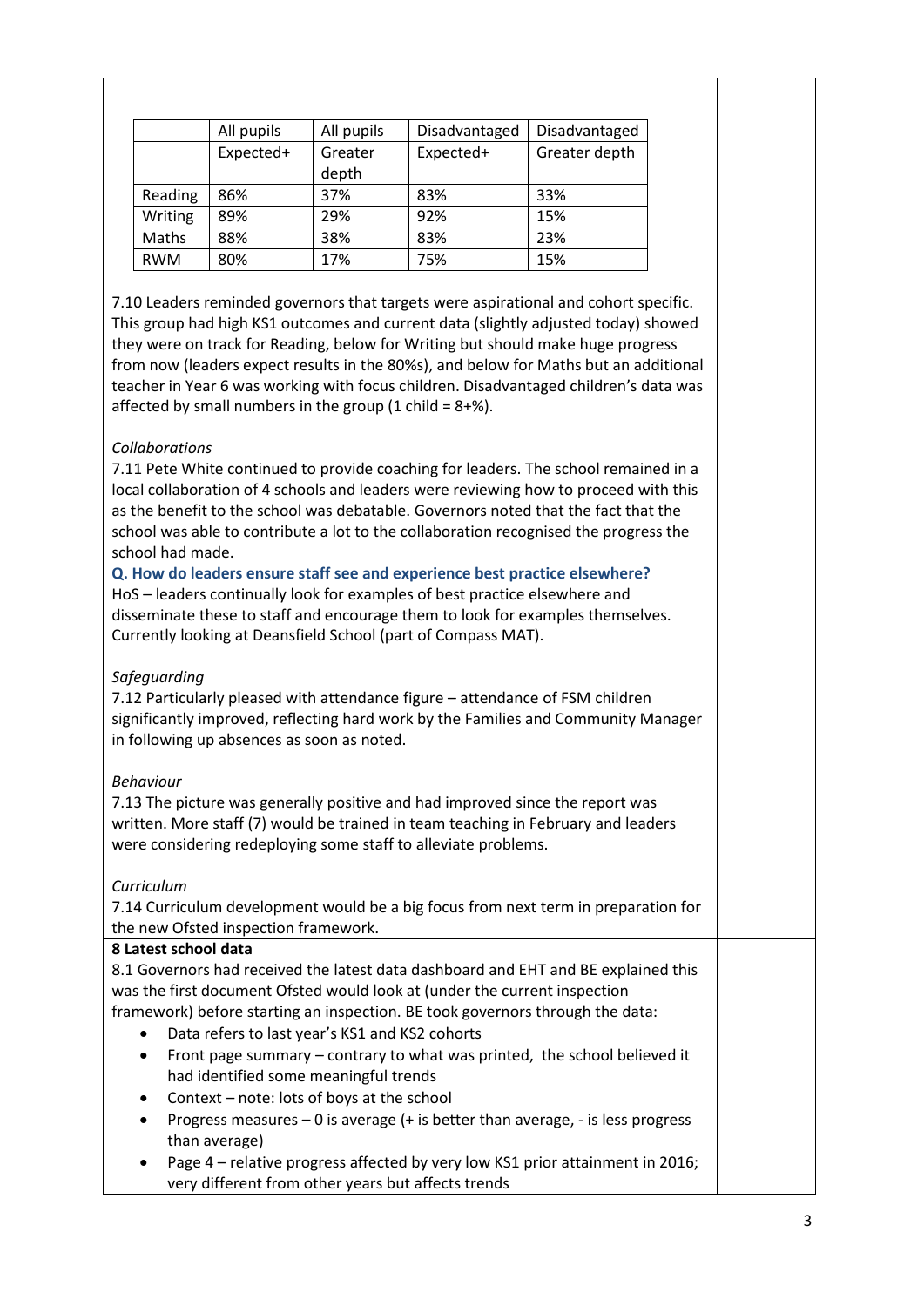| Pages $5 - 7$ give different visual representations of results (0 is national<br>$\bullet$                                  |                |
|-----------------------------------------------------------------------------------------------------------------------------|----------------|
| progress - want the "blob" on or to the right of that line; "whiskers" show                                                 |                |
| confidence intervals - wider the whisker less confidence in result, possibly                                                |                |
| because of small numbers in group; scattergram - want shapes above the                                                      |                |
| line, teachers can access an interactive version of this to check individual                                                |                |
| pupils' results)                                                                                                            |                |
| Reading progress -2.2 affected by very high KS1 outcomes (54% high<br>٠                                                     |                |
| attainers) - presented a massive target to show progress                                                                    |                |
| Writing progress shows middle attainers at KS1 did very well (top 20% in<br>$\bullet$                                       |                |
| country), small number of low attainers so not statistically significant figure                                             |                |
| KS1 data relates only to attainment - all above national figure except for                                                  |                |
| disadvantaged children at expected in Reading and Writing and at greater                                                    |                |
| depth in Writing.                                                                                                           |                |
| 8.2 Governors' questions contained in annex and governors were invited to mail BE or                                        | Governors      |
| EHT with any further questions.                                                                                             |                |
| 9 School Strategic Document and Impact Statement                                                                            |                |
| 9.1 These documents had been updated and EHT stressed they were the key                                                     |                |
| documents for governors to use to hold the school to account.                                                               |                |
| 9.2 The strategic document contained the Self Evaluation Form (SEF) and the School                                          |                |
| Improvement Plan (SIP).                                                                                                     |                |
| 9.3 The SEF would be sent to Ofsted as soon as an inspection date was notified. The                                         |                |
| document showed where leaders thought the school was at and governors should ask                                            |                |
| to see the evidence to justify judgements. The document was organised in 3 sections:                                        |                |
| 1) Summary - the context of the school                                                                                      |                |
| 2) Progress since the last inspection                                                                                       |                |
| Judgements for each of the 3 Ofsted framework areas (these would change<br>3)                                               |                |
| under the new framework) plus a judgement for Overall Effectiveness.                                                        |                |
| Q. Should Outcomes still be judged 1 in light of last year's results?                                                       |                |
| EHT - this depended on whether one judged on a narrow band or as secondary                                                  |                |
| ready. Outcomes were cohort specific and there had been a shift in data with a                                              |                |
| positive change in progress. However the judgement would be kept under review as                                            |                |
| further data emerged - to consider in T3.<br>9.4 The SIP provided a framework for governors to hold leaders to account. The | T <sub>3</sub> |
| summary page made priorities clear and governors should ask leaders for evidence of                                         |                |
| impact including achievement of milestones during their monitoring visits.                                                  |                |
| <b>10 Feedback from reviews</b>                                                                                             |                |
| Governors had received the report following the Term 2 internal review and HoSs                                             |                |
| advised that actions from the T1 review had been completed and nothing surprising                                           |                |
| had come up in the latest review. Provision remained strong across the school.                                              |                |
| 10.2 Some discussion in annex for governors.                                                                                |                |
| 11 Budget                                                                                                                   |                |
| 11.1 Governors had received a high level summary of both trust and school budgets.                                          |                |
| AL highlighted:                                                                                                             |                |
| LPS had a healthy balance for all 3 years of the budget plan, affected by the                                               |                |
| change in reporting years on conversion to an academy, and helped by                                                        |                |
| changes to the National Funding Formula (NFF)                                                                               |                |
| Worst case scenario shown with income static and expenditure going up<br>٠                                                  |                |
| Biggest risk to the budget was from the increase in teacher pension<br>٠                                                    |                |
| contributions but some government funding should be available as no school                                                  |                |
| in the country could afford that level of increase                                                                          |                |
| Governors should remember that LPS was subsidising Coxheath by around                                                       |                |
| £27k this year (agreed at trust level) and as local governors they might have a                                             |                |
| view on that                                                                                                                |                |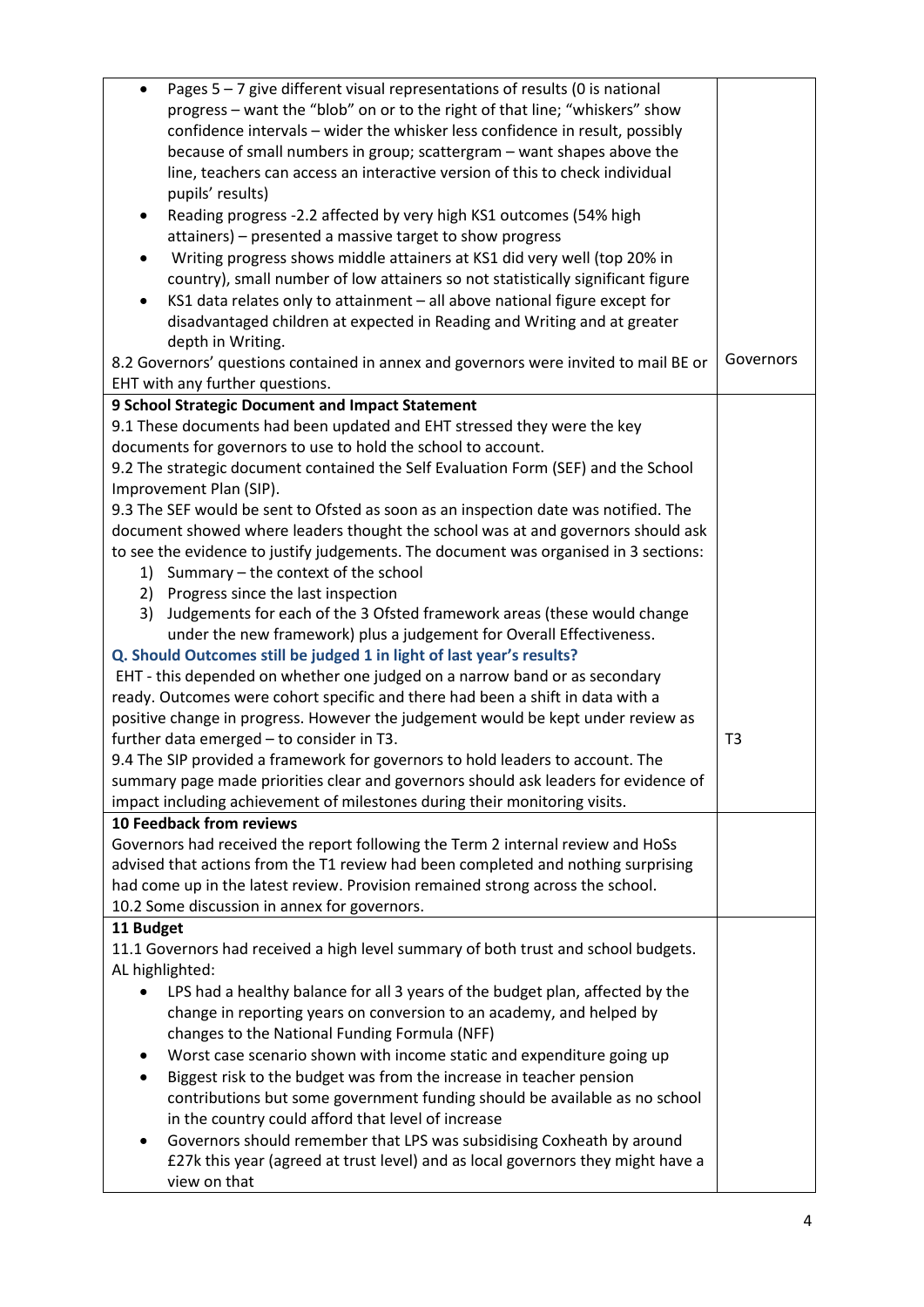| Governors might also wish to consider what should be done with any money<br>$\bullet$<br>left above the recommended reserve figure. |                 |
|-------------------------------------------------------------------------------------------------------------------------------------|-----------------|
| 11.2 EHT advised that a paper on a trust reserves policy was to be considered by the                                                |                 |
|                                                                                                                                     |                 |
| TB next week. Governors agreed that reserves should be used prudently as the                                                        |                 |
| budget was currently finely balanced. They unanimously agreed that any reserves                                                     |                 |
| should be used for the benefit of the trust as a whole as there was little point in                                                 |                 |
| having a trust if schools did not support each other. EHT welcomed this expression of                                               |                 |
| support for the trust approach as with a shared approach to resources all 1000                                                      |                 |
| children in the two schools would benefit. AL reminded the meeting that if CPS's roll                                               |                 |
| increased, the positions may be reversed in future and CPS reserves might be used to                                                |                 |
| benefit LPS.                                                                                                                        |                 |
| 11.3 AL confirmed there were no variances to report at this meeting and full budget                                                 |                 |
| monitoring data would be available at the next LGB meeting.                                                                         |                 |
| 11.4 AL advised that extended services debt was currently less than £1000 which was                                                 |                 |
| a very significant improvement on the previous situation.                                                                           |                 |
| 11.5 EHT confirmed that the TB would make a decision on the future leadership                                                       |                 |
| structure of the trust at their next meeting and he would email details after that                                                  |                 |
| meeting. Plans involved a reorganisation not a restructure and would add only a small                                               |                 |
| cost to the budget (already included in figures presented tonight).                                                                 |                 |
| 11.6 As requested at the last meeting, AL had investigated the cost of insuring for TA                                              |                 |
| absences. Including all TAs on the policy would add £2800-2900 to the cost and no                                                   |                 |
| claim could be made for the first 3 days' of absence. Governors agreed this did not                                                 |                 |
| provide value for money and AGREED it should not be pursued. Cover would remain                                                     | <b>Decision</b> |
|                                                                                                                                     |                 |
| in place for teachers and the SENCO only.<br><b>12 Premises</b>                                                                     |                 |
|                                                                                                                                     |                 |
| 12.1 No premises walk had been undertaken since the last meeting.                                                                   |                 |
| 2.2 AL advised there were problems with the swimming pool, as one filter had broken                                                 |                 |
| and it was proving difficult to find a contractor to repair this (the pool could still be                                           |                 |
| used with only 1 working filter).                                                                                                   |                 |
| 13 Health and Safety                                                                                                                |                 |
| 13.1 Next H&S walk planned for 8 January and JW would join this for governor                                                        | JW              |
| monitoring.                                                                                                                         |                 |
| 13.2 AL had compiled the list of statutory inspections required for compliance (all                                                 |                 |
| previously carried out by the LA). Advice was that HoSs and EHT should be involved in                                               |                 |
| training to know responsibilities - AL arranging 1 day's training, SLT to discuss further.                                          | <b>SLT</b>      |
| Q. Does the trust have comprehensive insurance for all its new responsibilities?                                                    |                 |
| AL - yes, comprehensive risk protection policy provided through the ESFA.                                                           |                 |
| 14 Election of vice chair of LGB                                                                                                    | <b>Next</b>     |
| Deferred to next meeting as TB would discuss the position at their next meeting.                                                    | agenda          |
| 15 Governor monitoring visits                                                                                                       |                 |
| 15.1 HoSs thanked governors for their time and support during recent monitoring                                                     |                 |
| visits.                                                                                                                             |                 |
| 15.2 Governors reported they had found the visits very useful in getting to know staff                                              |                 |
| and finding out more detail of what was going on in school. They had found the                                                      |                 |
| learning walk particularly useful, seeing the children in school and picking up the                                                 |                 |
| positive atmosphere, and they asked to meet class teachers and pupils (to hear Pupil                                                |                 |
| Voice) on future visits. They had though found the time allocated for visits a little                                               |                 |
| short but acknowledged this may be because these were first visits. HoSs to review                                                  | HoS             |
| timings of next visits. (No feedback from L&M visit as both monitoring governors                                                    |                 |
| absent from this meeting.)                                                                                                          |                 |
|                                                                                                                                     |                 |
| <b>16 Governor training</b>                                                                                                         |                 |
| EHT confirmed that training provided by the trust would develop over time and                                                       |                 |
| meantime governors were encouraged to seek guidance from leaders, look for advice                                                   |                 |